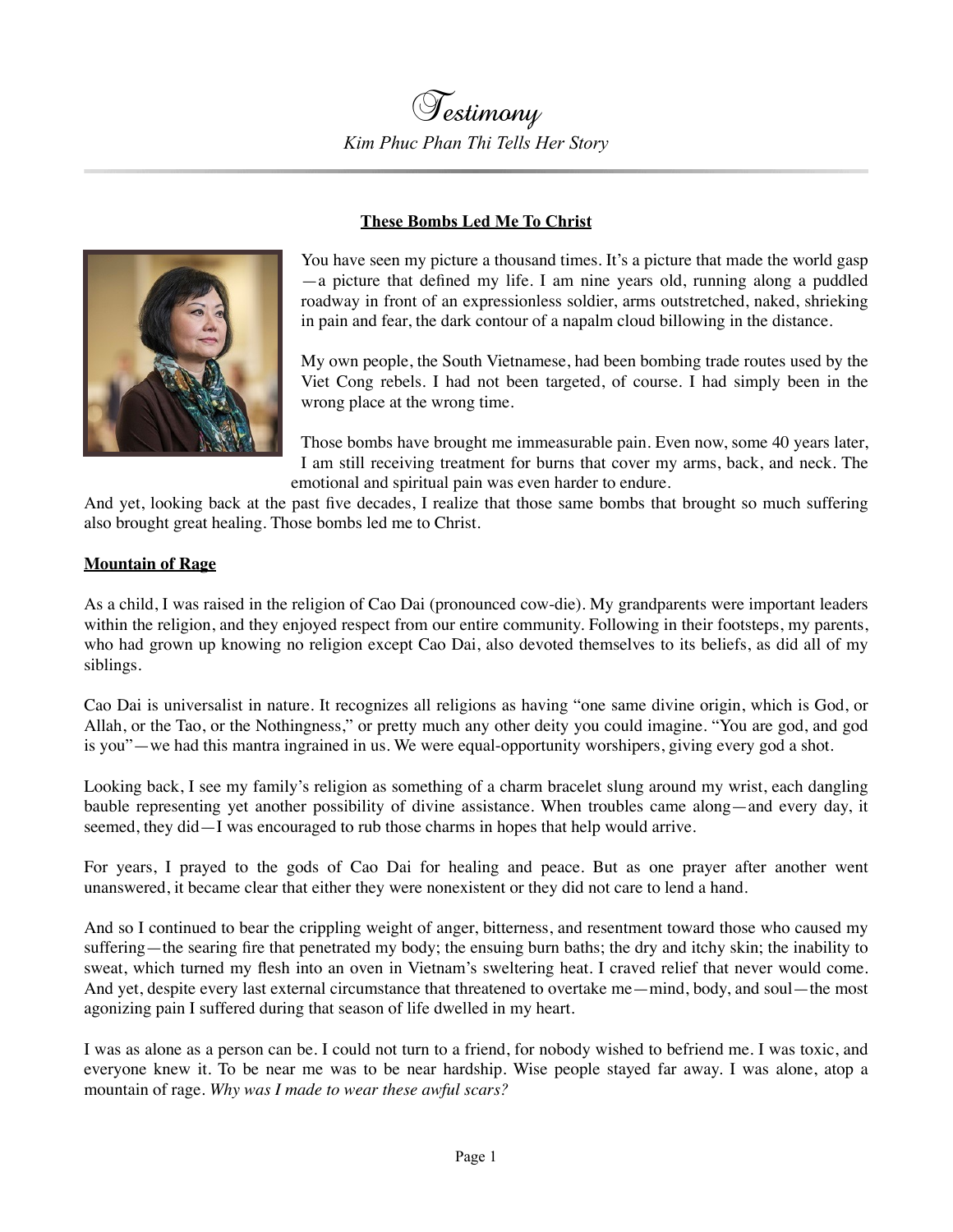I grew up hearing the proverb "A tree wants to be alone, but the wind always whips it here and there." That was me: a wind-whipped tree. And I feared I would never stand upright again.

In 1982, I found myself crouched inside Saigon's central library, pulling Vietnamese books of religion off the shelves one by one. The stack in front of me included books on Bahá'í, Buddhism, Hinduism, Islam, and Cao Dai. It also contained a copy of the New Testament. I thumbed through several books before pulling the New Testament into my lap. An hour later, I had picked my way through the Gospels, and at least two themes had become abundantly clear.

First, despite all that I had learned through Cao Dai—that there were many gods, that there were many paths to holiness, that the burden of "success" in religion rested atop my own weary, slumped shoulders—Jesus presented himself as the way, the truth, and the life (John 14:6). His entire ministry, it seemed, pointed to one straightforward claim: "I am the way you get to God; there is no other way but me." Second, this Jesus had suffered in defense of his claim. He had been mocked, tortured, and killed. Why would he endure these things, I wondered, if he were not, in fact, God?

I had never been exposed to this side of Jesus—the wounded one, the one who bore scars. I turned over this new information in my mind as a gem in my hand, relishing the light that was cast from all sides. The more I read, the more I came to believe that he really was who he said he was, that he really had done what he said he had done, and that—most important to me—he really would do all that he had promised in his Word.

Perhaps he could help me make sense of my pain and at last come to terms with my scars.

## **Finally at Peace**

My salvation experience happened, fittingly enough, on Christmas Eve. It was 1982, and I was attending a special worship service at a small church in Saigon.

The pastor spoke about how Christmas is not about the gifts we give to each other, so much as it is about one gift in particular: the gift of Jesus Christ. As I listened to this message, I knew that something was shifting inside me.

How desperately I needed peace. How ready I was for love and joy. I had so much hatred in my heart—so much bitterness. I wanted to let go of all my pain. I wanted to pursue life instead of holding fast to fantasies of death. I wanted this Jesus.

So when the pastor finished speaking, I stood up, stepped out into the aisle, and made my way to the front of the sanctuary to say yes to Jesus Christ.

And there, in a small church in Vietnam, mere miles from the street where my journey had begun amid the chaos of war—on the night before the world would celebrate the birth of the Messiah—I invited Jesus into my heart.

When I woke up that Christmas morning, I experienced the kind of healing that can only come from God. I was finally at peace.

Nearly half a century has passed since I found myself running—frightened, naked, and in pain—down that road in Vietnam. I will never forget the horrors of that day—the bombs, the fire, the shrieks, the fear. Nor will I forget the years of trial and torment that followed. But when I think about how far I have come—the freedom and peace that comes from faith in Jesus—I realize there is nothing greater or more powerful than the love of our blessed Savior.

My faith in Jesus has enabled me to forgive those who have hurt and scarred me. It has enabled me to pray for my enemies rather than curse them. And it has enabled me not just to tolerate them but truly to love them.